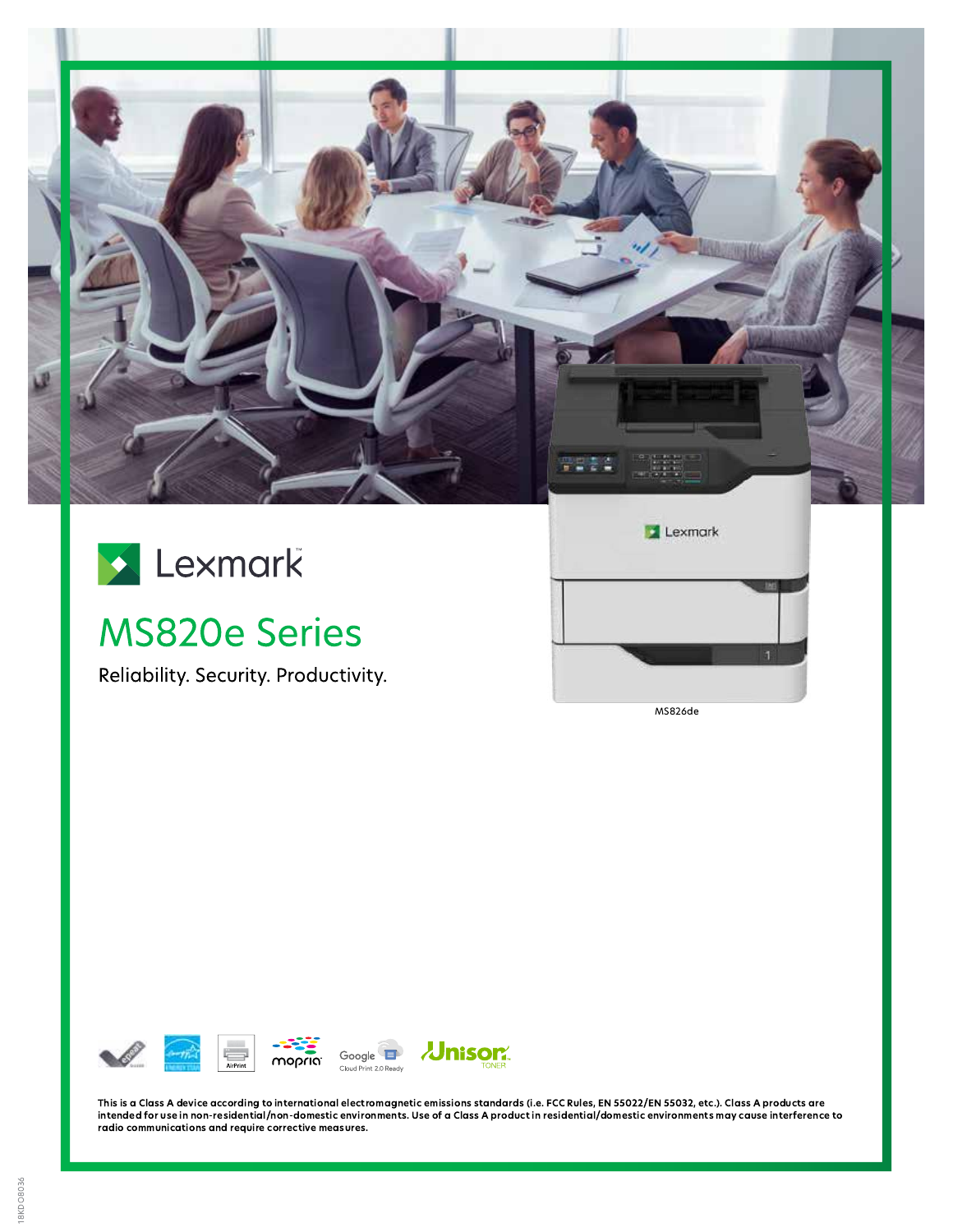## **Lexmark MS820e Series**

Large workgroups need maximum performance and the Lexmark MS820e Series delivers with a first page as fast as 4 seconds and output up to 70 pages per minute\*. A 4.3-inch/10.9-cm e-Task touch screen supports productivity-enhancing apps while Ultra High Yield replacement toner\*\* and flexible input and output options keep things going for the long haul.



#### **Get more done**

- Powerful 1-GHz dual-core processor and up to 5 GB of memory drives printing at up to 70 ppm.\*
- Robust paper handling includes reliable feeding of a wide range of media types and sizes, up to 4400 sheets of standard input and optional finishing.
- Connect via Ethernet, USB, or simple mobile printing options.

#### Interact with ease

- Intuitive 4.3-inch/10.9-cm color touch screen offers smooth, tablet-like interaction with customizable convenience and productivity apps.
- Front access to the paper path and power button means you'll virtually never have to access the back of the device, allowing placement in or on cabinets.
- Innovative serviceability features, starting with single- $\blacktriangleright$ door access to parts and supplies, help you resolve problems quickly.

#### **Ready when you are**

- Long-life fuser and imaging components extend uptime.
- ¥ Unison<sup>™</sup> Toner replacement cartridges deliver up to 55,000 pages\*\* of high-quality printing.
- Steel frame and durable design stands up to heavy use and harsh environments.

#### **Full-spectrum security**

- Examerative full-spectrum security architecture helps keep your information safe-in the document, on the device and over the network.
- Keypoint Intelligence Buyers Lab honored Lexmark with a prestigious BLI PaceSetter award for Document Imaging Security\*\*\*.



#### **Built for planet earth**

- Energy management features reduce power consumption in active use or sleep mode.
- Standard two-sided printing saves paper.
- Device is rated EPEAT<sup>®</sup> Silver and ENERGY STAR<sup>®</sup> certified.
- ¥ Recycle cartridges through the award-winning Lexmark Cartridge Collection Program (LCCP).

Print and copy speeds measured in accordance with ISO/IEC 24734 and ISO/IEC 24735 respectively (ESAT). For more information see: www.lexmark.com/ISOspeeds. \*\*Average standard page yield value declared in accordance with ISO/IEC 19752. Ultra High Yield cartridge not available for all models. \*Award based on North America and/or Western Europe data

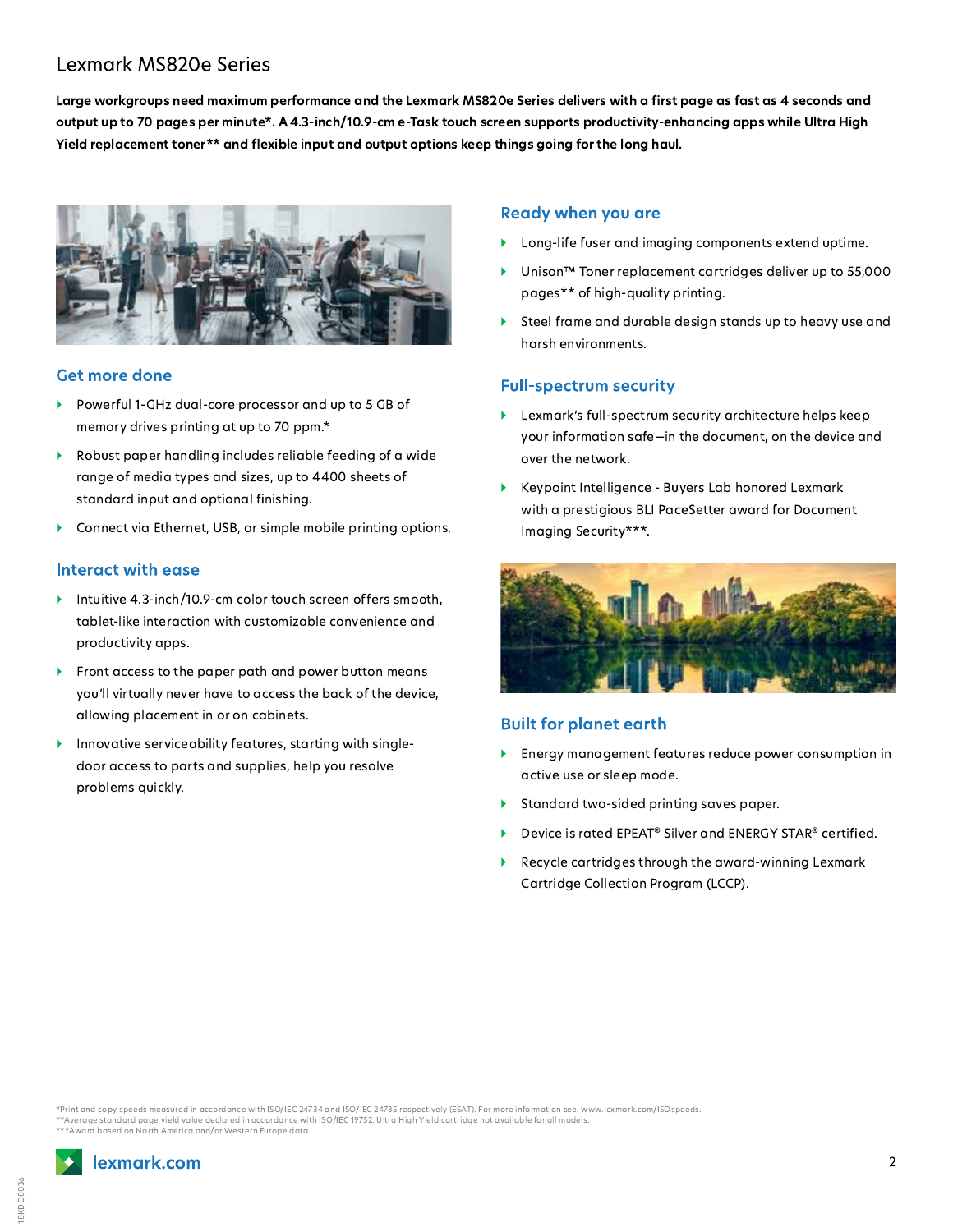### **Lexmark MS820e Series**



Note 1: Supports up to 4 optional trays. For maximum paper input capacity, install 3 optional 550-sheet trays and one optional 2100-sheet tray. When a 2100-sheet tray is installed, it must be the bottom tray, and a caster base is required.

Note 2: Supports many output configurations, including: any combination of up to three output expanders and 4-bin mailboxes; OR staple finisher with 4-bin mailbox; OR staple finisher with output expander; OR output expander with high capacity output expander; OR the staple, hole punch finisher; OR any single output option by itself. When installing the optional stapler, it must always be on top. When installing the optional high capacity output expander, it must always be on the bottom.

Note 3: All measurements are shown as height x width x depth. For more information about supported configurations, refer to the Printer, Option and Stand Compatibility Guide at http://www.lexmark.com/publications/furniture\_safety/

#### © 2018 Lexmark, All rights reserved.

1

 $\overline{2}$ 

3

4

5

6

Lexmark, the Lexmark logo and Unison are trademarks of Lexmark International, Inc., registered in the United States and/or other countries. AirPrint® and the AirPrint Logo® are trademarks of Apple, Inc. ENERGY STAR® is a U.S. registered mark. Google Cloud Print™ is a trademark of Google, Inc. MOPRIA®, the Mopria® Logo™ and the Mopria® Alliance logos are trademarks, service marks, and certification marks of Mopria Alliance, Inc. in the United States and other countries. All other trademarks are the property of their respective owners. All other trademarks are the property of their respective owners.

This product includes software developed by the OpenSSL Project for use in the Open SSL Toolkit (http://www.openssl.org/).